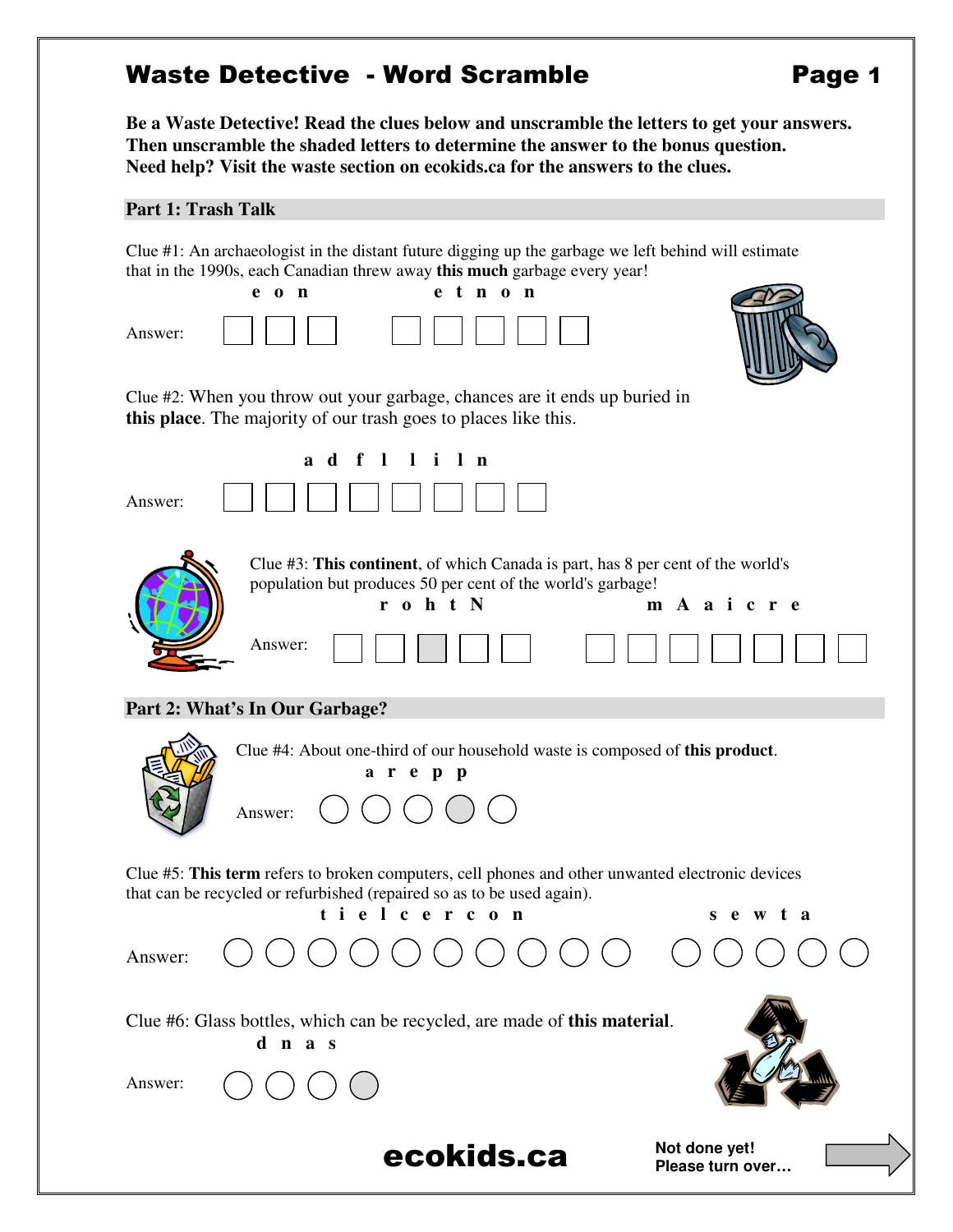# Waste Detective - Word Scramble **Page 2**

**Part 3: What You Can Do To Reduce Waste And Stop Pollution!**  Clue #7: **Bring these** when you go shopping to reduce waste. **b s e u r a e l s a g b** Answer:  $\bigcirc$   $\bigcirc$   $\bigcirc$   $\bigcirc$   $\bigcirc$   $\bigcirc$   $\bigcirc$   $\bigcirc$   $\bigcirc$   $\bigcirc$   $\bigcirc$ Clue #8: This **kind of lunch** produces no waste because reusable, not disposable, containers are used. **r t i t l s e s e l**  Answer: Clue #9: **This action** is nature's way of recycling. It turns kitchen scraps and yard trimmings into a dark, crumbly, soil conditioner.  **p o m s c o t g n i**  Answer: Clue #10**:** It is better to use **this kind of batteries** instead of the disposable kind.  **a c r g b e l a h e r e**  〈 〉〈 〉〈 〉〈 〉〈 〉〈 〉〈 〉〈 〉  $\rightarrow \langle \ \ \rangle$ Answer: **BONUS CLUE:** When it comes to waste, \_\_\_\_\_\_\_\_\_\_\_ is the most important "R." Answer: You're done! Congratulations! Want more fun activities related to waste? Visit ecokids.ca!



# ecokids.ca